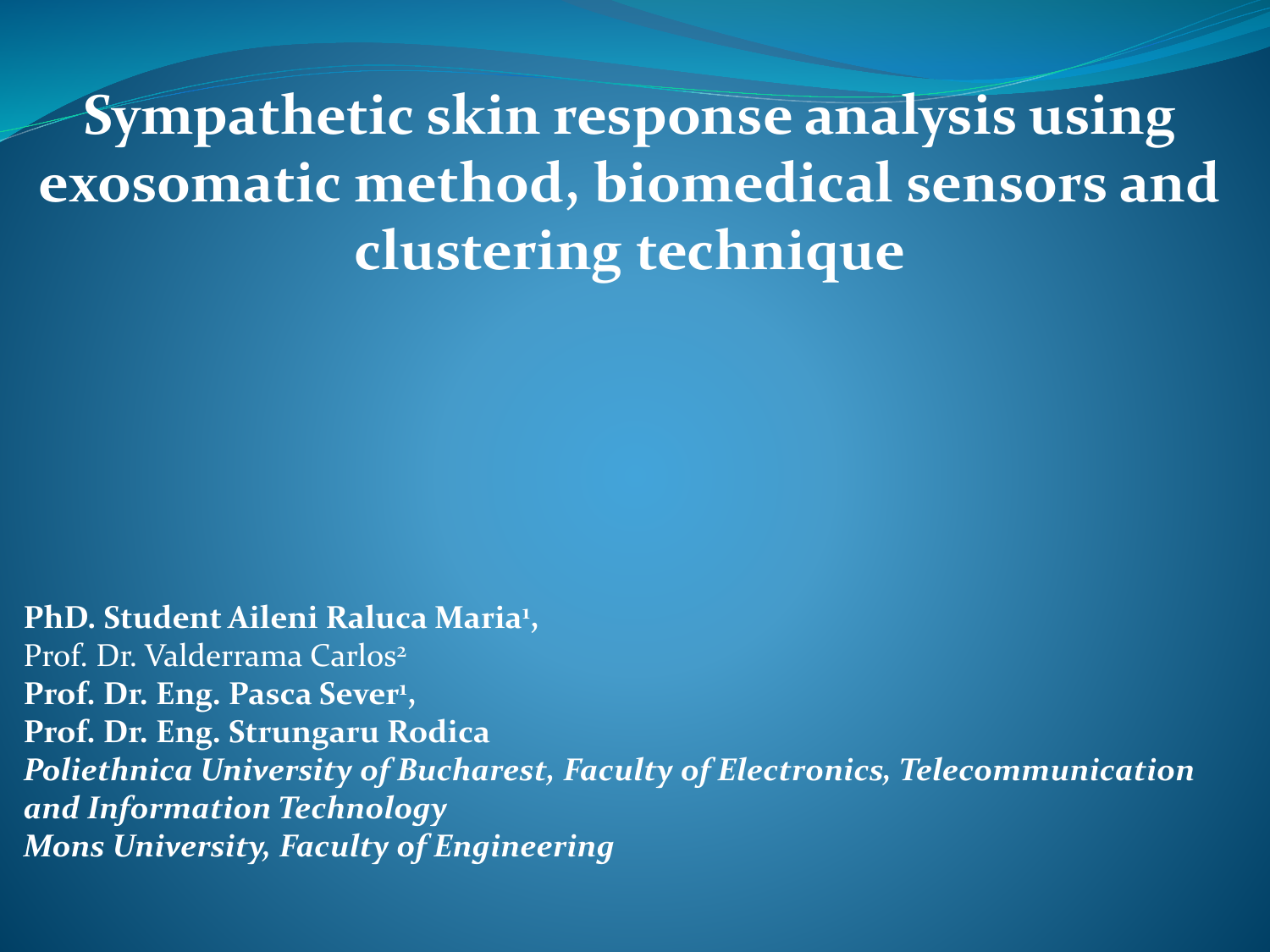# **Sympathetic skin response analysis using exosomatic method, biomedical sensors and clustering technique**

- **The sympathetic skin response** (SSR) is a potential generated by skin sweat glands;
- GSR (skin conductance response or electrodermal response) is the phenomenon that the skin momentarily becomes a better conductor of electricity when either external or internal stimuli occur that are physiologically arousing (MIT definition).
- Galvanic skin response for monitoring the bioelectrical conductivity measured from the surface of the skin and reflecting change of the bioelectric properties.
- Based on GSR can be appreciate the skin moisture.

Skin bioelectrical conductivity = f( stress degree, diseases); Skin conductance is in direct relation with skin moisture. Skin moisture is influenced by heat dissipation mechanism from the body surface to the environment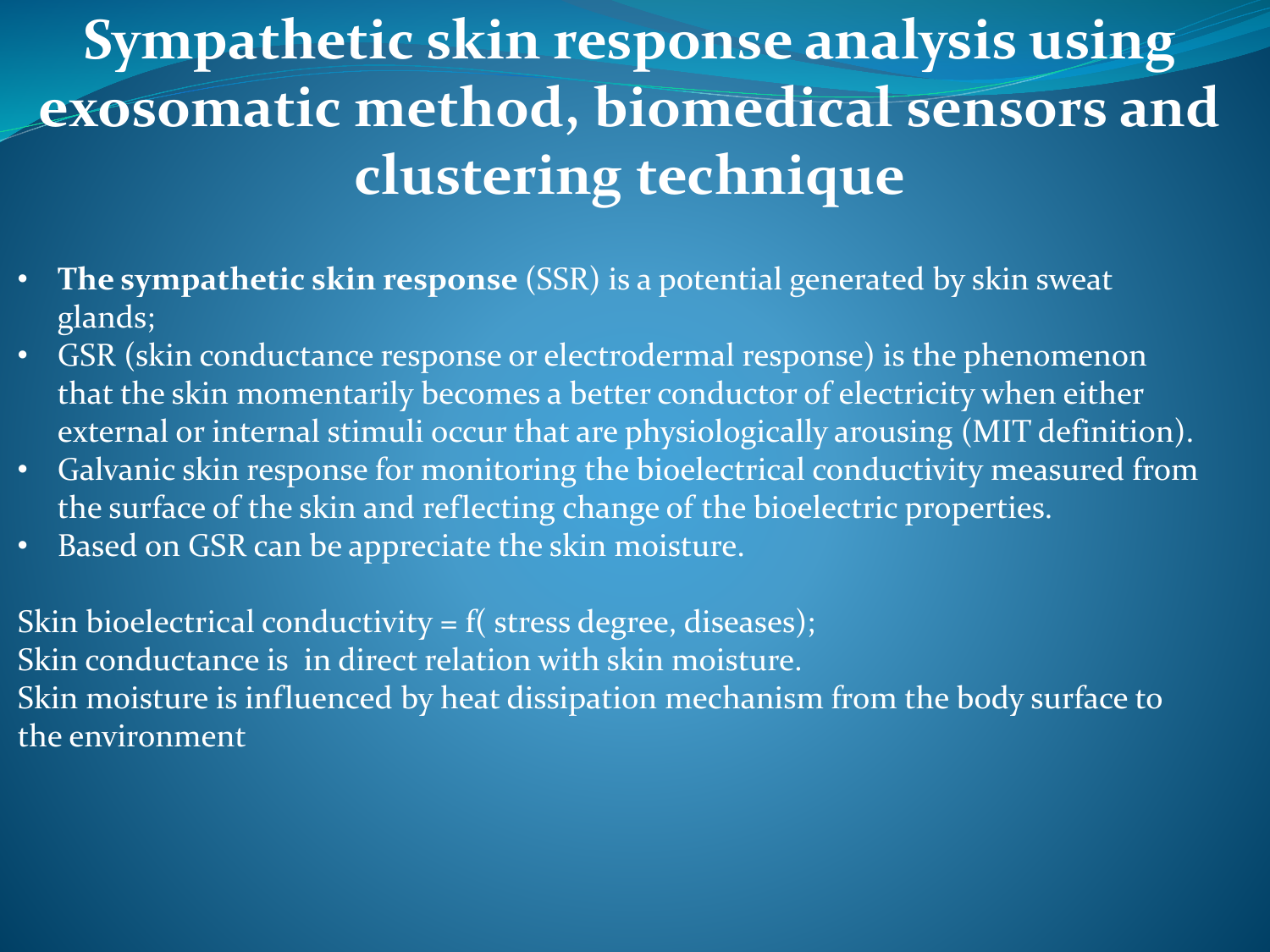# **Sympathetic skin response analysis using exosomatic method, biomedical sensors and clustering technique**

#### Experimental part:

-GSR sensor was integrated to a smart sensor system with MCP9700 temperature sensor integrated in ARDUINO ATmega328 board, based on a RISC microcontroller chip, sensors, a Bluetooth device and flexible electrodes.

-The tests were provided by setting the 500 milliseconds delay between analog readings. After ADC the numerical values for humidity and temperature were displayed on a data logger.

-The data obtained was used for signal processing in MATLAB



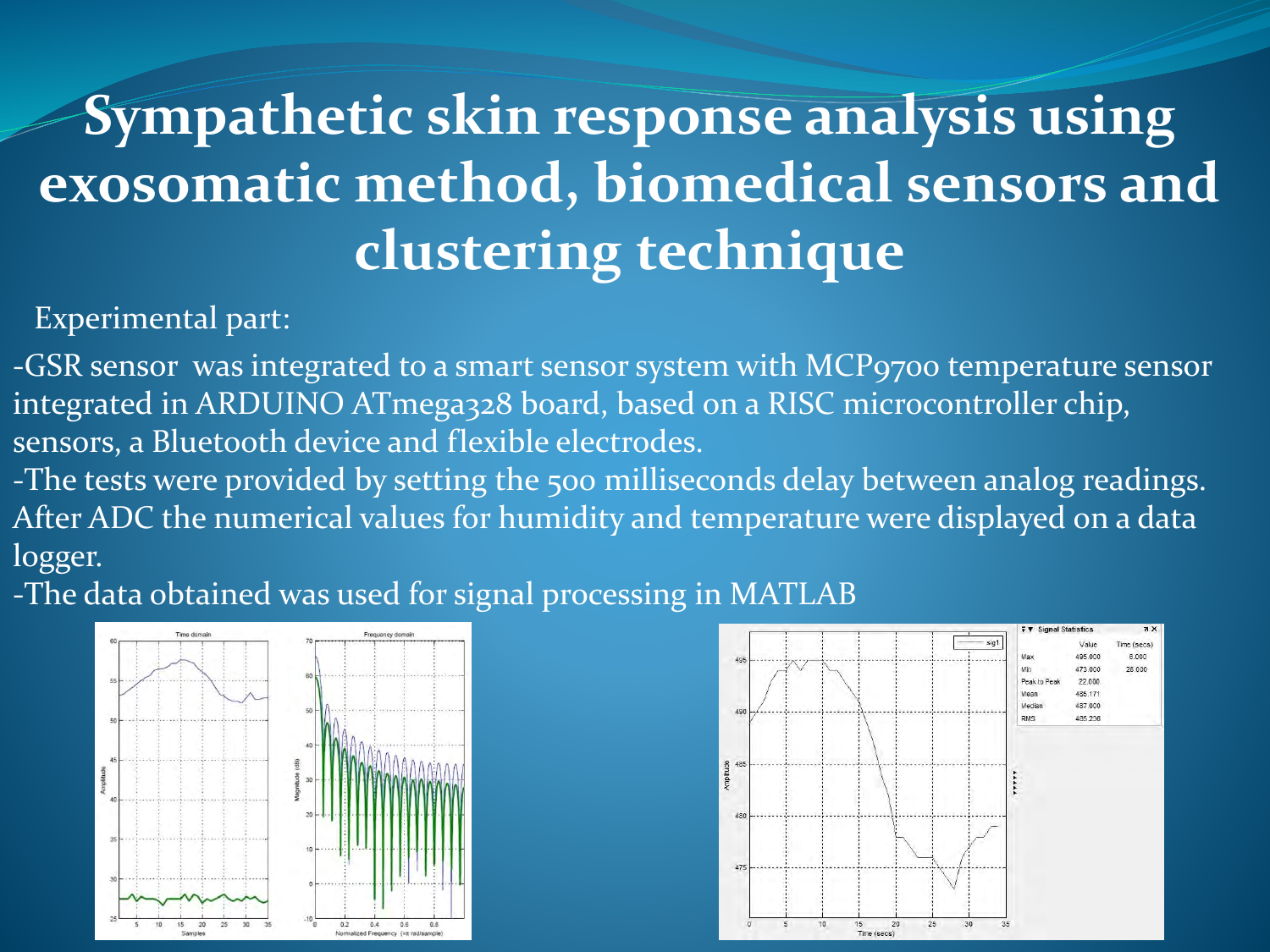### **Sympathetic skin response analysis using exosomatic method, biomedical sensors and clustering technique**  $\boxed{3}$

$$
cov(humidity, temperature) = \begin{vmatrix} 3.4176 & 0.0212 \\ 0.0212 & 0.1035 \end{vmatrix}
$$

The value 0.0212 is the-correlation coefficient for humidity and temperature vectors.

$$
cov_{1,2} = cov_{2,1} = 0.0212 > 0
$$

0.0356 1.0000 1.0000 0.0356  $R$ <sub>humidity, temperature</sub>  $=$  $R_{\text{humidity, temperature}}(1,2) = R_{\text{humidity, temperature}}(2,1) \neq 1$ 

Because the covariance coefficient cov $_{1,2}$  = cov $_{2,1}$  = 0.0212 ≈ 0, temperature and humidity are in direct proportionality report but are not in a strong dependence.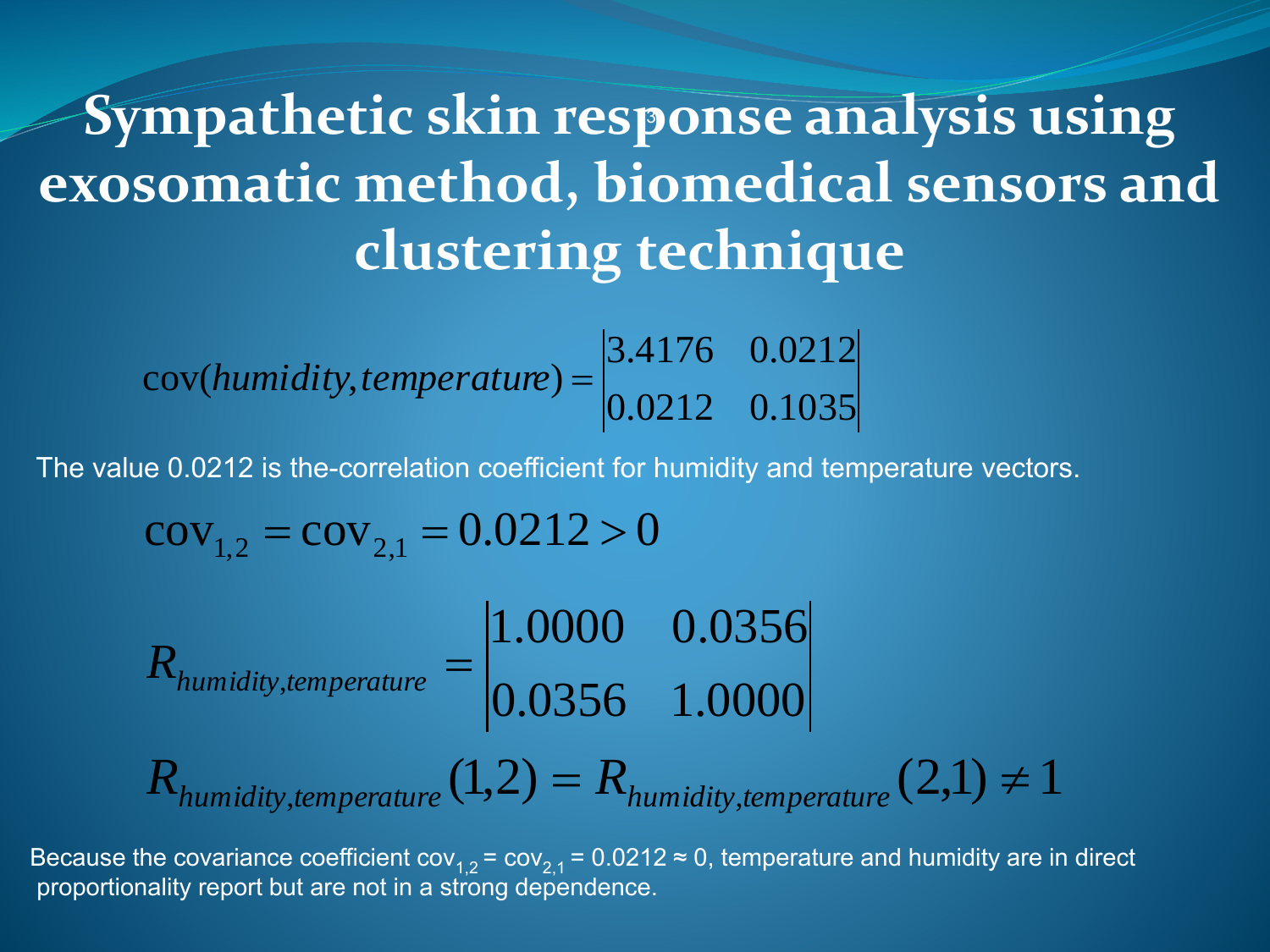## **Sympathetic skin response analysis using exosomatic method, biomedical sensors and clustering technique**  $\boxed{3}$

-The goal of the health parameters monitoring is to create a decision system; sensors reading at 500 millisenods  $\rightarrow$  can used multivariate analysis  $\rightarrow$  data mining  $\rightarrow$  clustering techniques → K-Means Procedure based on partitioning algorithm (each cluster is represented by the center of the cluster);

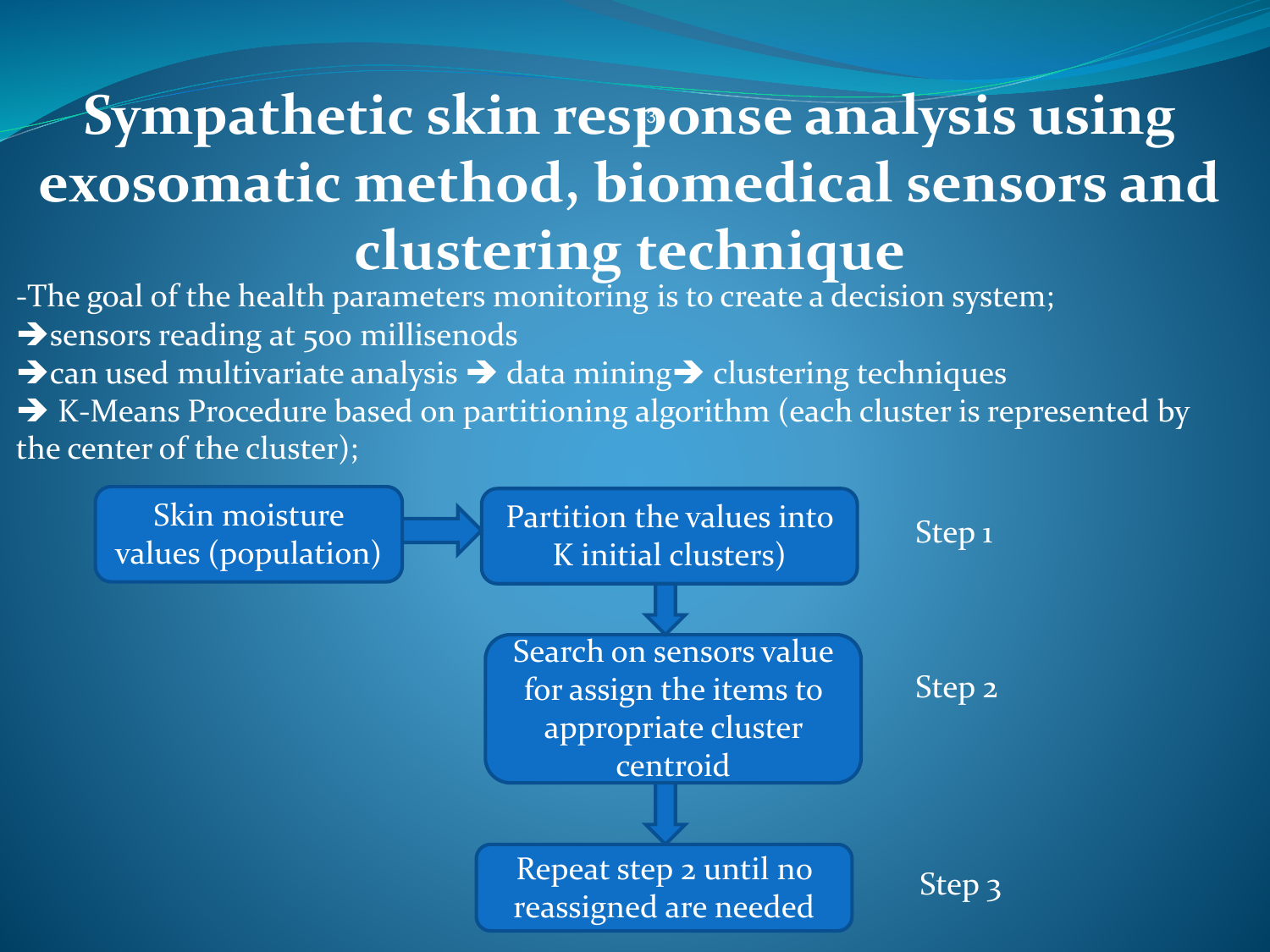### **Big data predictive analytics for bioheat transfer modeling**

#### **Conclusions:**

 $\rightarrow$  The analysis of biomedical signals is very important for disease behavior monitoring in case of patients with chronic diseases (diabetes) and for health condition monitoring (sport activities).

 $\rightarrow$ skin humidity allows the body to set the optimal temperature for disease conditions or environment conditions.

→ Data clustering help in grouping the values and extract the diseases behavior by Parameters

 $\rightarrow$  The use of multivariate analysis decrease the time required for data classification and analysis;

 $\rightarrow$  By clustering the parameters are grouped in classes and this facilitate the searching and predictive modeling development;

Advantage K-Means:

• Simple, understandable

• items automatically assigned to clusters Disadvantages:

*-*Is stopping at the local optimum

-Is sensitive to outliers values;